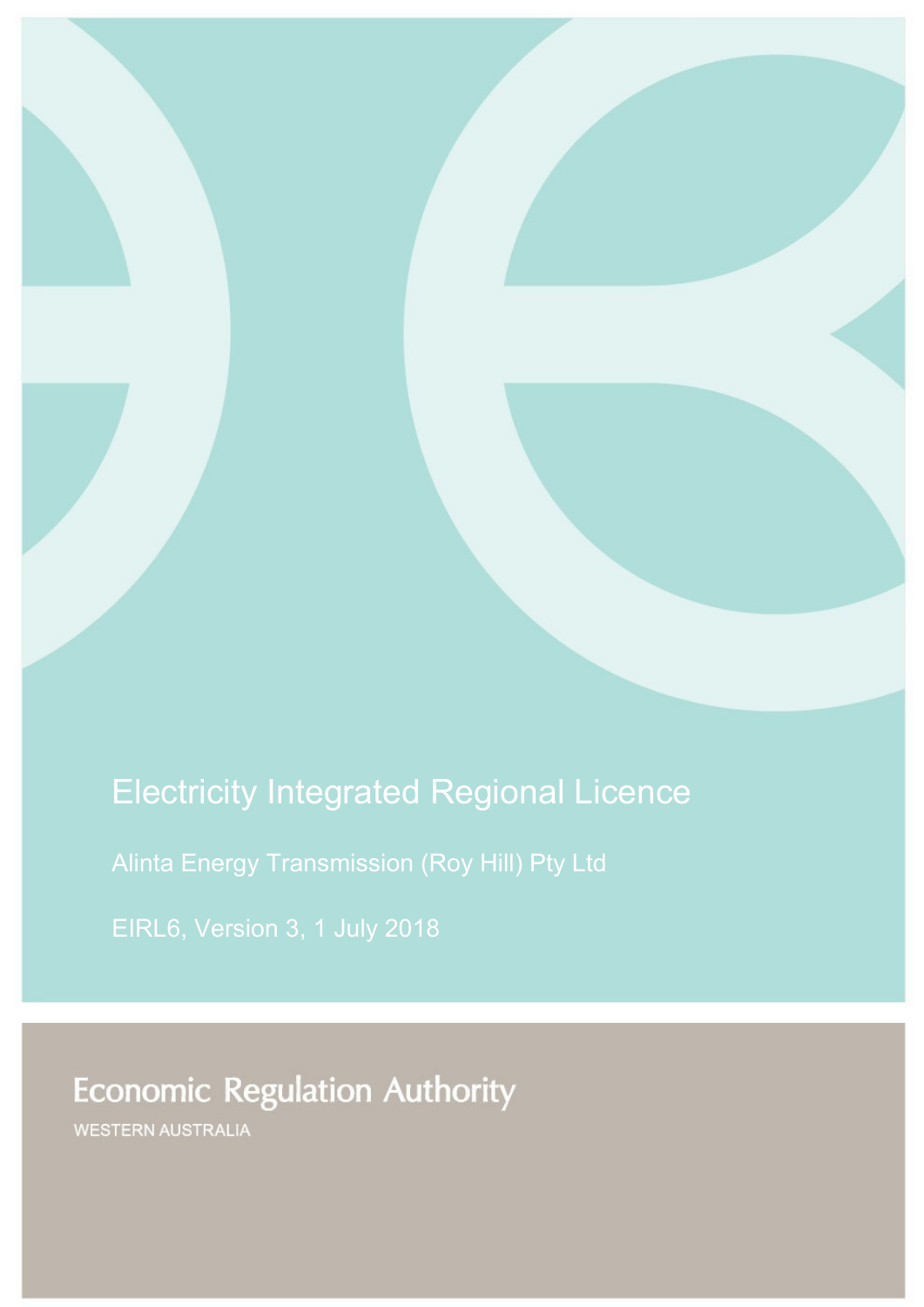### *ELECTRICITY INDUSTRY ACT 2004 (WA)*

| Licensee Name:            | Alinta Energy Transmission (Roy Hill) Pty Ltd           |
|---------------------------|---------------------------------------------------------|
|                           | ACN 159 279 857                                         |
| Licence Area:             | The area set out in the plan referred to in clause 2.5. |
| Licence Number:           | EIRL <sub>6</sub>                                       |
| <b>Commencement Date:</b> | 1 October 2013                                          |
| <b>Version Number:</b>    | 3                                                       |
| <b>Version Date:</b>      | 1 July 2018                                             |
| <b>Expiry Date:</b>       | 30 September 2043                                       |

Signed by a delegate; member; or the Chair of the Economic Regulation Authority

1 July 2018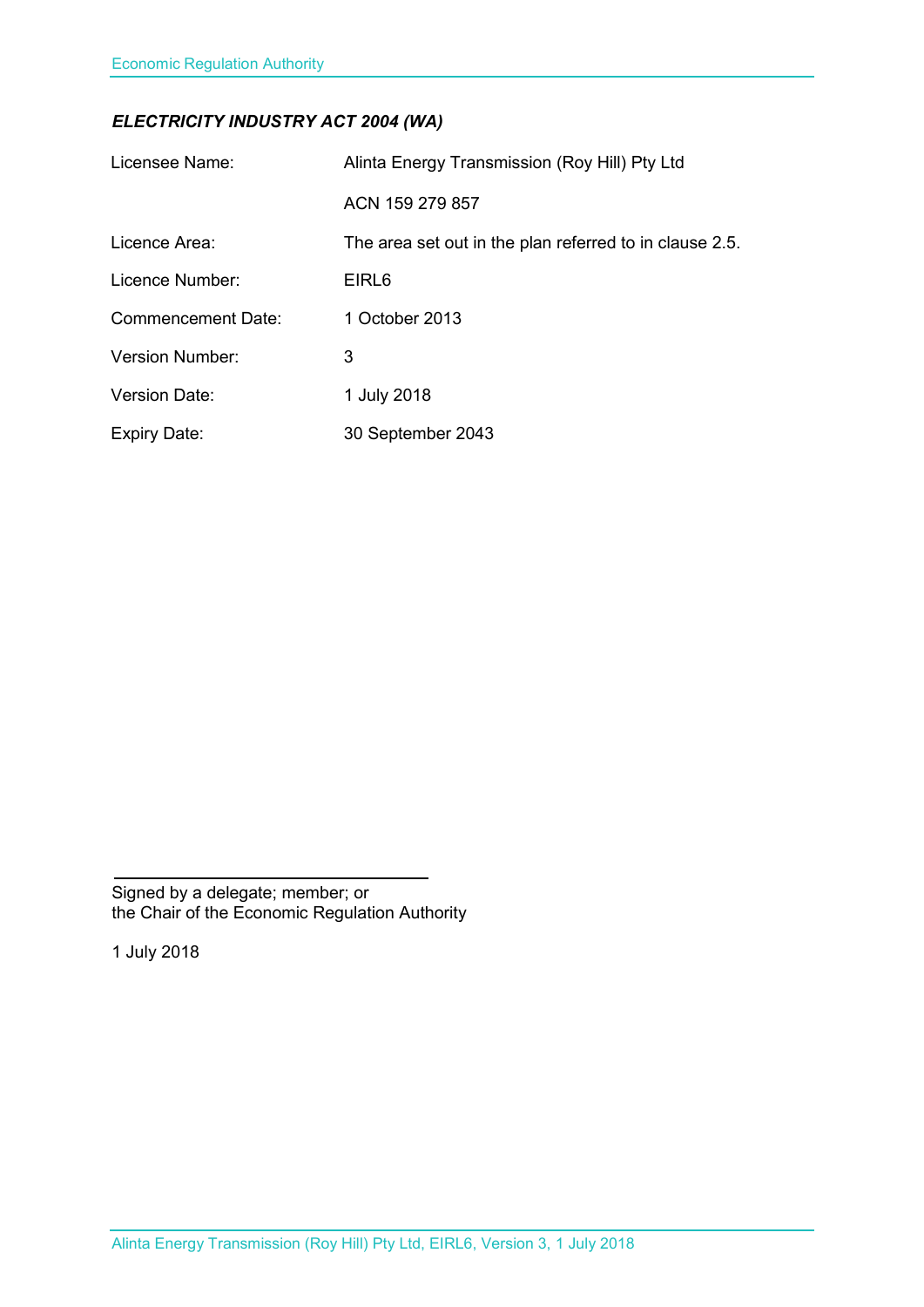## Index

| 1 <sub>1</sub> |     |                                                           |  |
|----------------|-----|-----------------------------------------------------------|--|
|                | 1.1 |                                                           |  |
|                | 1.2 |                                                           |  |
| 2.             |     |                                                           |  |
|                | 2.1 |                                                           |  |
|                | 2.2 |                                                           |  |
|                | 2.3 |                                                           |  |
|                | 2.4 |                                                           |  |
|                | 2.5 |                                                           |  |
| 3.             |     |                                                           |  |
|                | 3.1 |                                                           |  |
|                | 3.2 |                                                           |  |
|                | 3.3 |                                                           |  |
|                | 3.4 |                                                           |  |
|                | 3.5 |                                                           |  |
|                | 3.6 |                                                           |  |
|                | 3.7 |                                                           |  |
|                | 3.8 |                                                           |  |
|                | 3.9 |                                                           |  |
| 4.             |     |                                                           |  |
|                | 4.1 |                                                           |  |
|                | 4.2 |                                                           |  |
|                | 4.3 |                                                           |  |
|                | 4.4 |                                                           |  |
|                | 4.5 |                                                           |  |
| 5.             |     |                                                           |  |
|                | 5.1 |                                                           |  |
|                | 5.2 |                                                           |  |
|                | 5.3 |                                                           |  |
| 6.             |     |                                                           |  |
|                | 6.1 |                                                           |  |
|                | 6.2 |                                                           |  |
|                | 6.3 |                                                           |  |
|                | 6.4 |                                                           |  |
|                | 6.5 |                                                           |  |
|                | 6.6 | Directions by the ERA to amend Standard Form Contract  15 |  |
|                | 6.7 |                                                           |  |
|                | 6.8 |                                                           |  |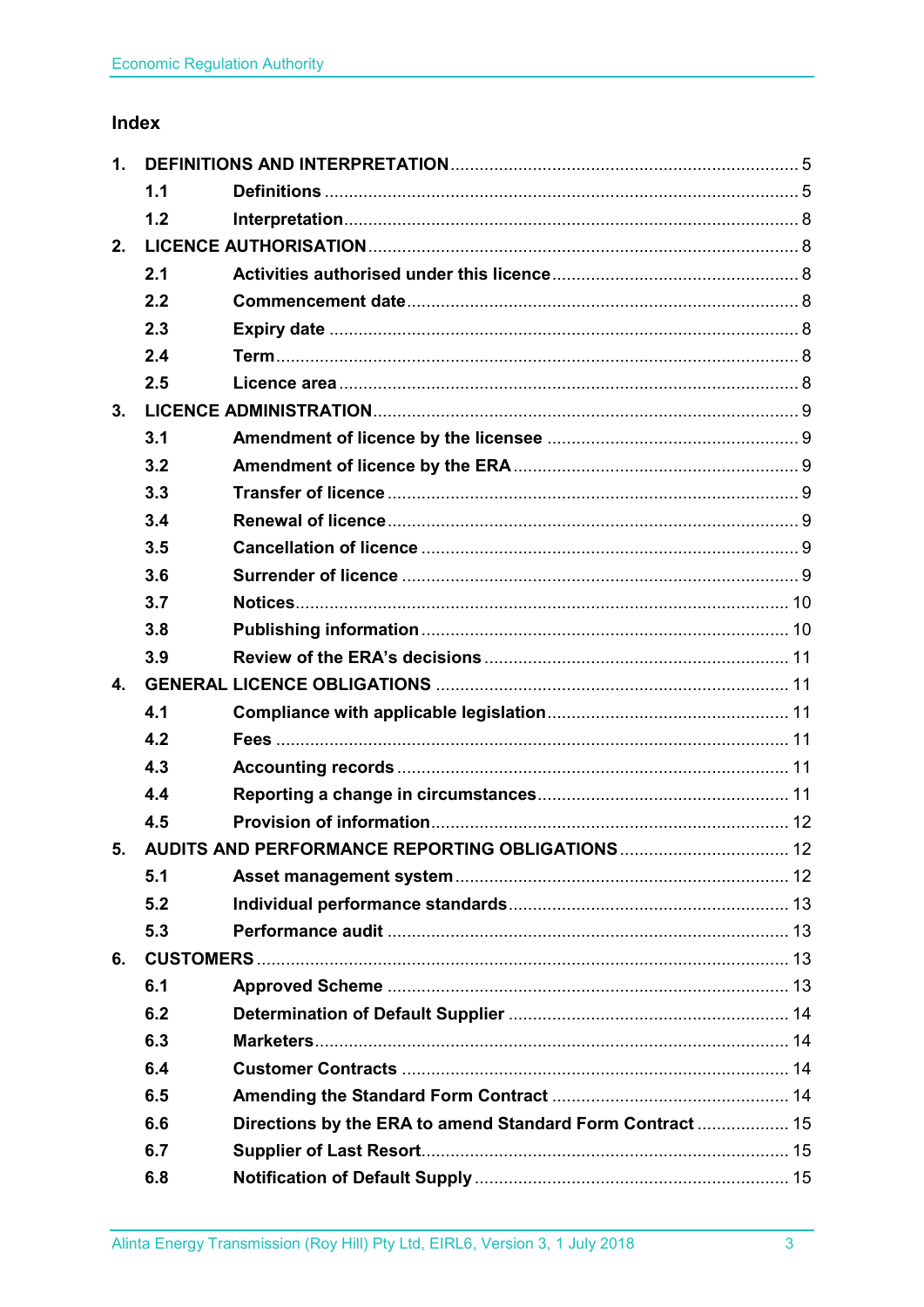| 6.9 |  |
|-----|--|
|     |  |
|     |  |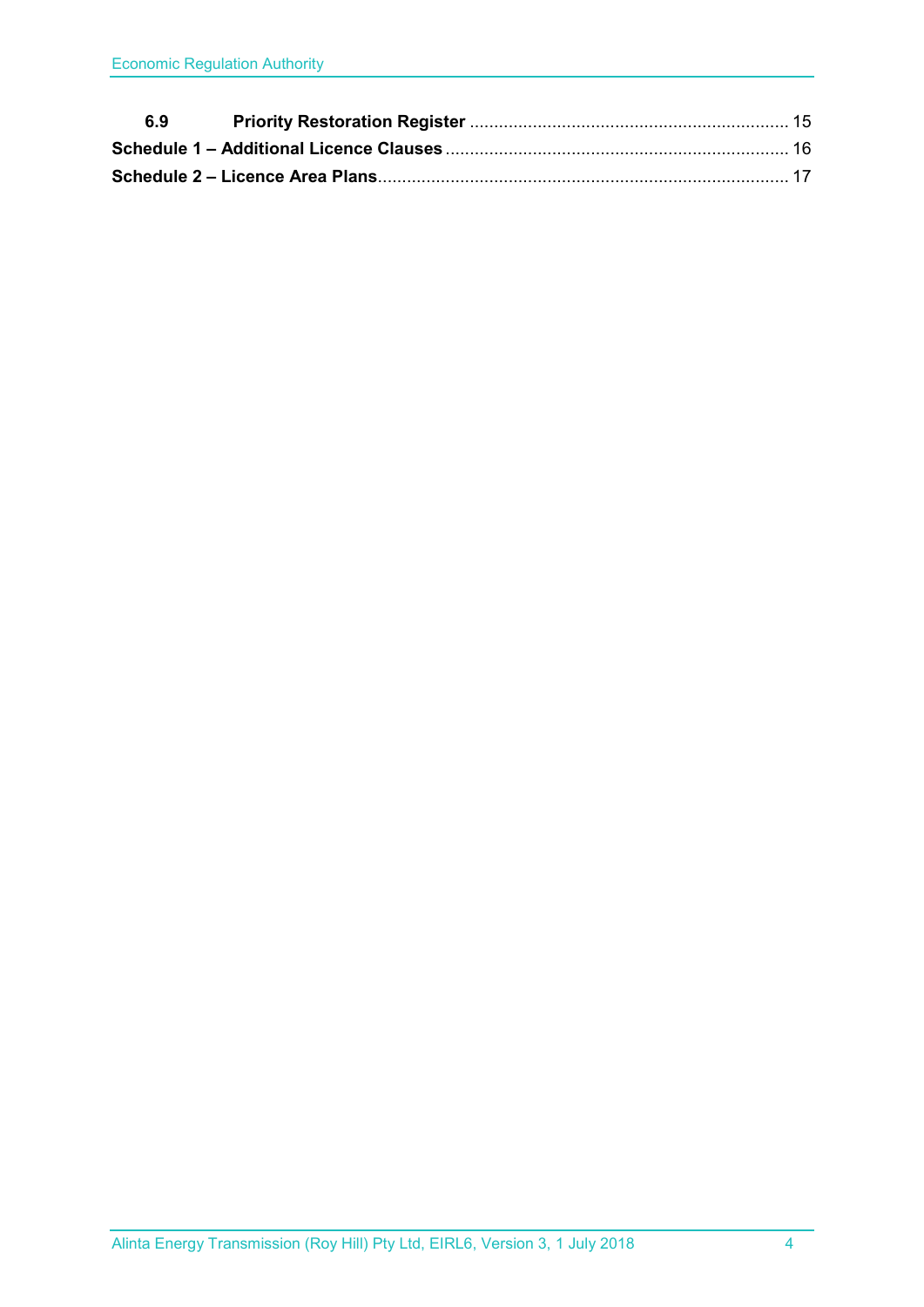#### <span id="page-4-0"></span>**1. DEFINITIONS AND INTERPRETATION**

#### <span id="page-4-1"></span>**1.1 Definitions**

1.1.1 In this *licence*, the following definitions apply unless the context otherwise requires:

*Act* means the *Electricity Industry Act 2004* (WA).

#### *applicable legislation* means:

- (a) the *Act*; and
- (b) the *Regulations* and the *Codes*.

*approved scheme* means a scheme approved under section 92 of the *Act*.

*business day* means a day which is not a Saturday, Sunday or a Public Holiday in Western Australia.

#### *Code* means:

- (a) the *Code of Conduct for the Supply of Electricity to Small Use Customers 2018*;
- (b) the *Electricity Industry (Customer Transfer) Code 2016*;
- (c) the *Electricity Industry (Metering) Code 2012*; and
- (d) the *Electricity Industry (Network Quality and Reliability of Supply) Code 2005*.

*commencement date* means the date the *licence* was first granted by the *ERA* being the date specified in clause 2.2.

*connection point* has the meaning given to that term in regulation 35 of the *[Electricity](http://www.slp.wa.gov.au/legislation/statutes.nsf/main_mrtitle_1345_homepage.html)  [Industry \(Customer Contracts\) Regulations 2005](http://www.slp.wa.gov.au/legislation/statutes.nsf/main_mrtitle_1345_homepage.html)*.

*customer* has the meaning given to that term in section 3 of the *Act*.

*default supplier* has the meaning given to that term in regulation 35 of the *Electricity [Industry \(Customer Contracts\) Regulations 2005.](http://www.slp.wa.gov.au/legislation/statutes.nsf/main_mrtitle_1345_homepage.html)*

*distribution system* has the meaning given to that term in section 3 of the *Act*.

*electricity* has the meaning given to that term in section 3 of the *Act*.

*electricity marketing agent* has the meaning given to that term in section 78 of the *Act*.

#### *electronic means* means:

- (a) the internet;
- (b) email, being:
	- (i) in relation to the *ERA*, the *ERA's* email address as notified to the *licensee*; and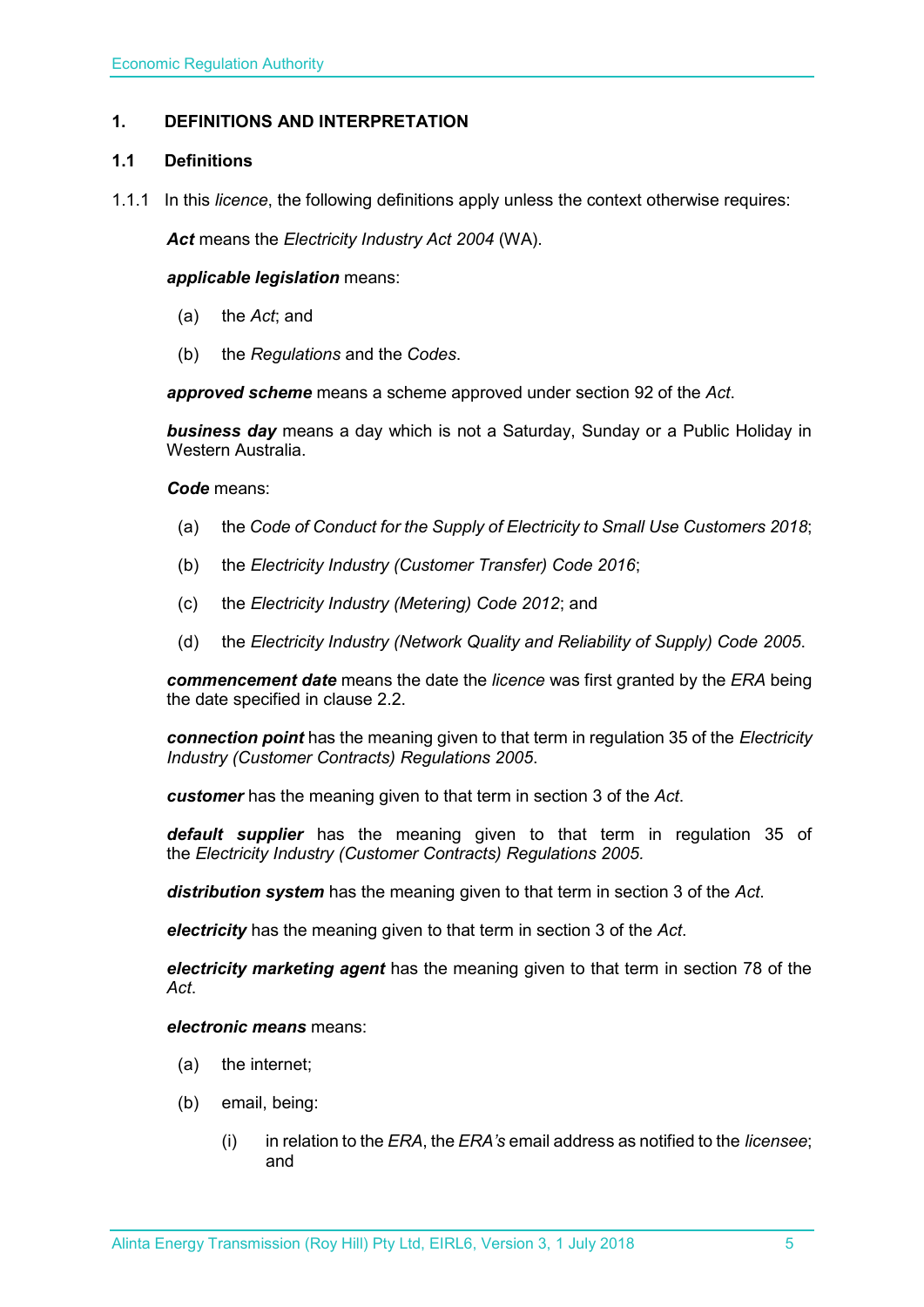- (ii) in relation to the *licensee*, the email address specified in the *licence* application or other such email address as notified in writing to the *ERA;* or
- (iii) any other similar means,

but does not include facsimile or telephone.

*expiry date* means the date specified in clause 2.3*.*

*generating works* has the meaning given to that term in section 3 of the *Act*.

*individual performance standards* mean any standards prescribed by the *ERA* for an individual *licensee* pursuant to clause 5.2 of the *licence*.

*interruption* means the temporary unavailability of *supply* from the *distribution system* to a *customer* but does not include disconnection.

*licence* means:

- (a) this document (excluding the title page and the second page of this document);
- (b) any Schedules to this document; and
- (c) any individual *performance standards* approved by the *ERA* pursuant to clause 5.2.

*licence area* is the area stated in clause 2.5 of this *licence*.

*licensee* means Alinta Energy Transmission (Roy Hill) Pty Ltd, ACN 159 279 857.

*licensee's assets* means the *licensee's distribution system, transmission system or generating works* (as the case may be).

*non-standard contract* has the meaning given to that term in section 47 of the *Act*.

*notice* means a written notice, agreement, consent, direction, representation, advice, statement or other communication required or given pursuant to, or in connection with, this *licence*.

*operate* has the meaning given to that term in section 3 of the *Act*.

*performance audit* means an audit of the effectiveness of measures taken by the *licensee* to meet the *performance criteria* in this *licence*.

*performance criteria* means:

- (a) the terms and conditions of the *licence*; and
- (b) any other relevant matter in connection with the *applicable legislation* that the *ERA* determines should form part of the *performance audit*.

*priority restoration register* means a register, process or document that determines the order of restoration of power in the event of an unplanned *interruption*.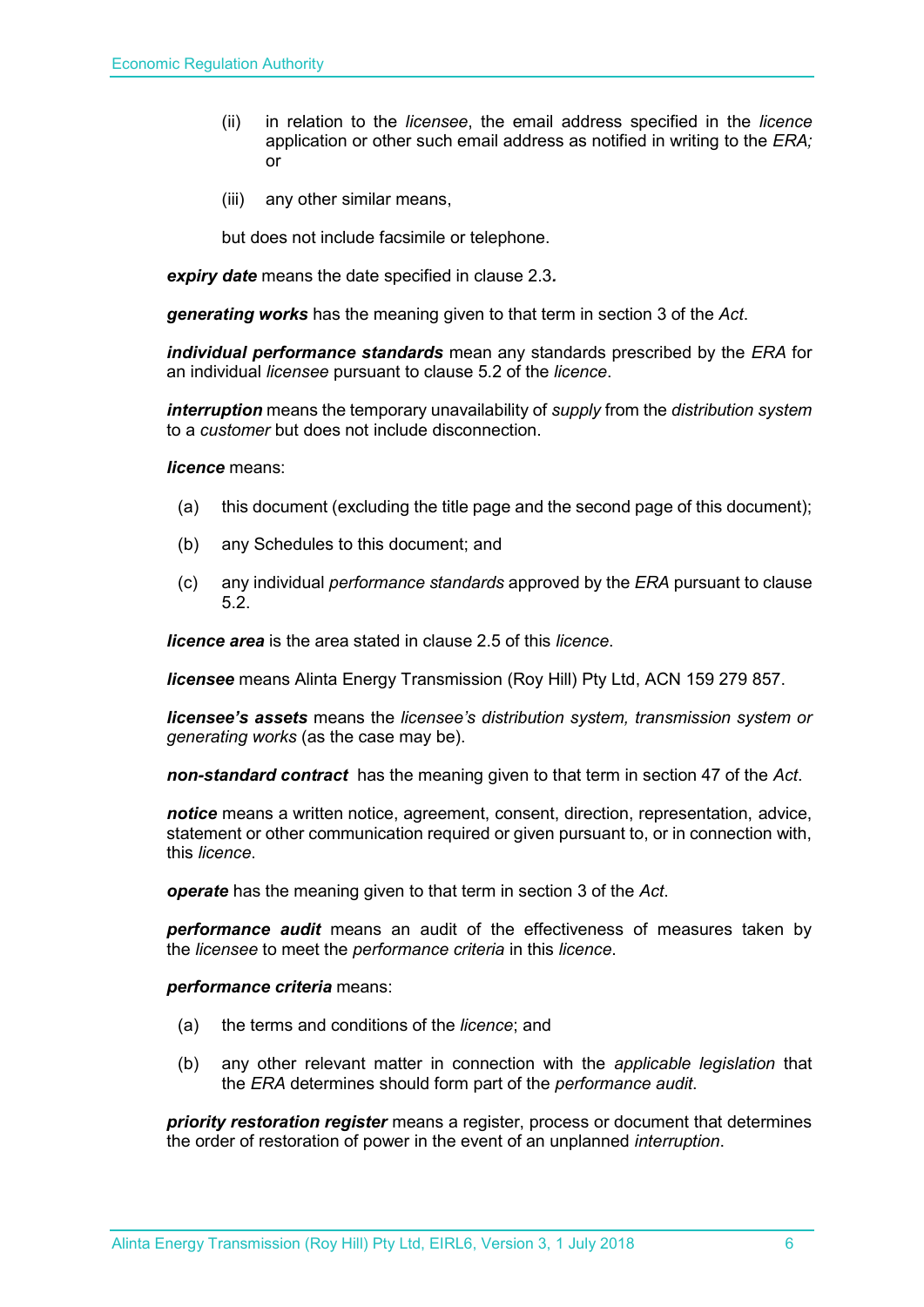**publish** in relation to a report or information means either:

- (a) posting the report or information on the *licensee's* website; or
- (b) sending the report or information to the *ERA* to be published on the *ERA's* website.

#### *Regulations* means:

- (a) *Economic Regulation Authority (Licensing Funding) Regulations 2014*;
- (b) *Electricity Industry (Code of Conduct) Regulations 2005*;
- (c) *Electricity Industry (Customer Contracts) Regulations 2005*;
- (d) *Electricity Industry (Licence Conditions) Regulations 2005*;
- (e) *Electricity Industry (Obligation to Connect) Regulations 2005*; and
- (f) *Electricity Industry (Ombudsman Scheme) Regulations 2005.*

*related body corporate* has the meaning given to that term in section 50 of the *Corporations Act 2001 (Cwth)*.

*Reviewable decision* means a decision by the *ERA* pursuant to:

- (a) clause 3.8.3;
- (b) clause 5.1.5;
- (c) clause 5.1.7;
- (d) clause 5.2.2;
- (e) clause 5.3.2; or
- (f) clause 5.3.4,

of this *licence*.

*small use customer* has the same meaning as the meaning given to "customer" in section 47 of the *Act*.

*South West Interconnected System* has the meaning given to that term in section 3 of the *Act.* 

*standard form contract* has the meaning given to that term in section 47 of the *Act*.

*supplier of last resort* has the meaning given to that term in section 69(1) of the *Act*.

*supply* has the meaning given to that term in section 3 of the *Act*.

*transmission system* has the meaning given to that term in section 3 of the *Act*.

*version date* means the date on which the *licence* was last amended pursuant to clause 3.1 or clause 3.2.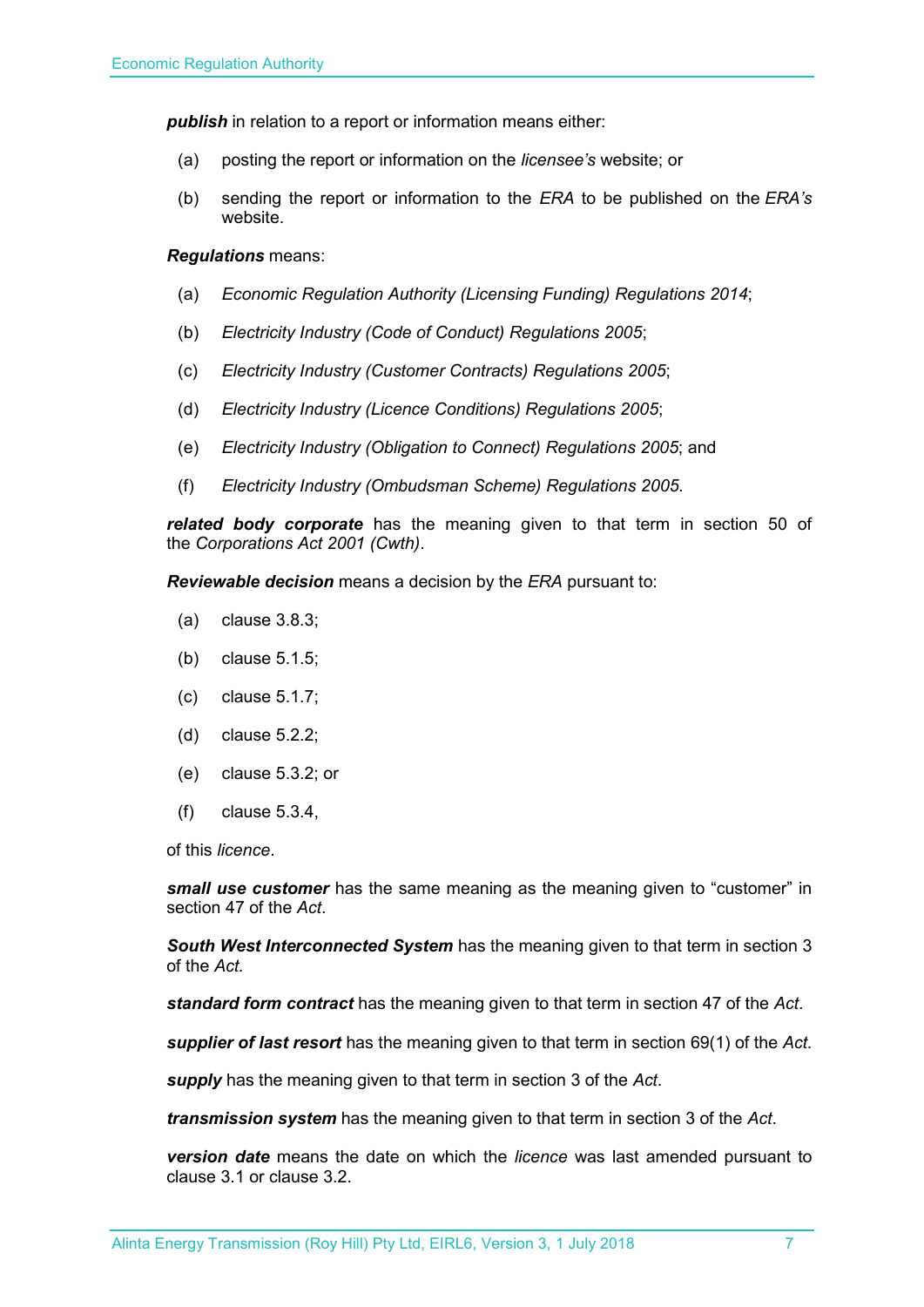#### <span id="page-7-0"></span>**1.2 Interpretation**

1.2.1 A reference in this *licence* to any *applicable legislation* includes, unless the context otherwise requires, any statutory modification, amendment, replacement or re-enactment of that *applicable legislation*.

#### <span id="page-7-1"></span>**2. LICENCE AUTHORISATION**

#### <span id="page-7-2"></span>**2.1 Activities authorised under this licence**

- 2.1.1 The *licensee* is granted a *licence* for the *licence area* to:
	- (a) construct and *operate generating works* or *operate* existing *generating works*;
	- (b) construct and *operate* a new *transmission system* or *operate* an existing *transmission system*;
	- (c) construct and *operate* a new *distribution system* or *operate* an existing *distribution system*; and
	- (d) sell *electricity* to *customers* other than *small use customers;*

in accordance with the terms and conditions of this *licence* and for the purpose of *supplying electricity* to *customers* otherwise than through the *South West Interconnected System*.

#### <span id="page-7-3"></span>**2.2 Commencement date**

2.2.1 1 October 2013

#### <span id="page-7-4"></span>**2.3 Expiry date**

2.3.1 30 September 2043

### <span id="page-7-5"></span>**2.4 Term [Section 15 of the Act]**

- 2.4.1 This *licence* commences on the *commencement date* and continues until the earlier of:
	- (a) the cancellation of the *licence* pursuant to clause 3.5 of this *licence*;
	- (b) the surrender of the *licence* pursuant to clause 3.6 of this *licence*; or
	- (c) the *expiry date*.

#### <span id="page-7-6"></span>**2.5 Licence area**

2.5.1 The *licence area* is set out in plan(s):

ERA-EL-132(A)

2.5.2 The *licence area* plan(s) is provided in Schedule 2.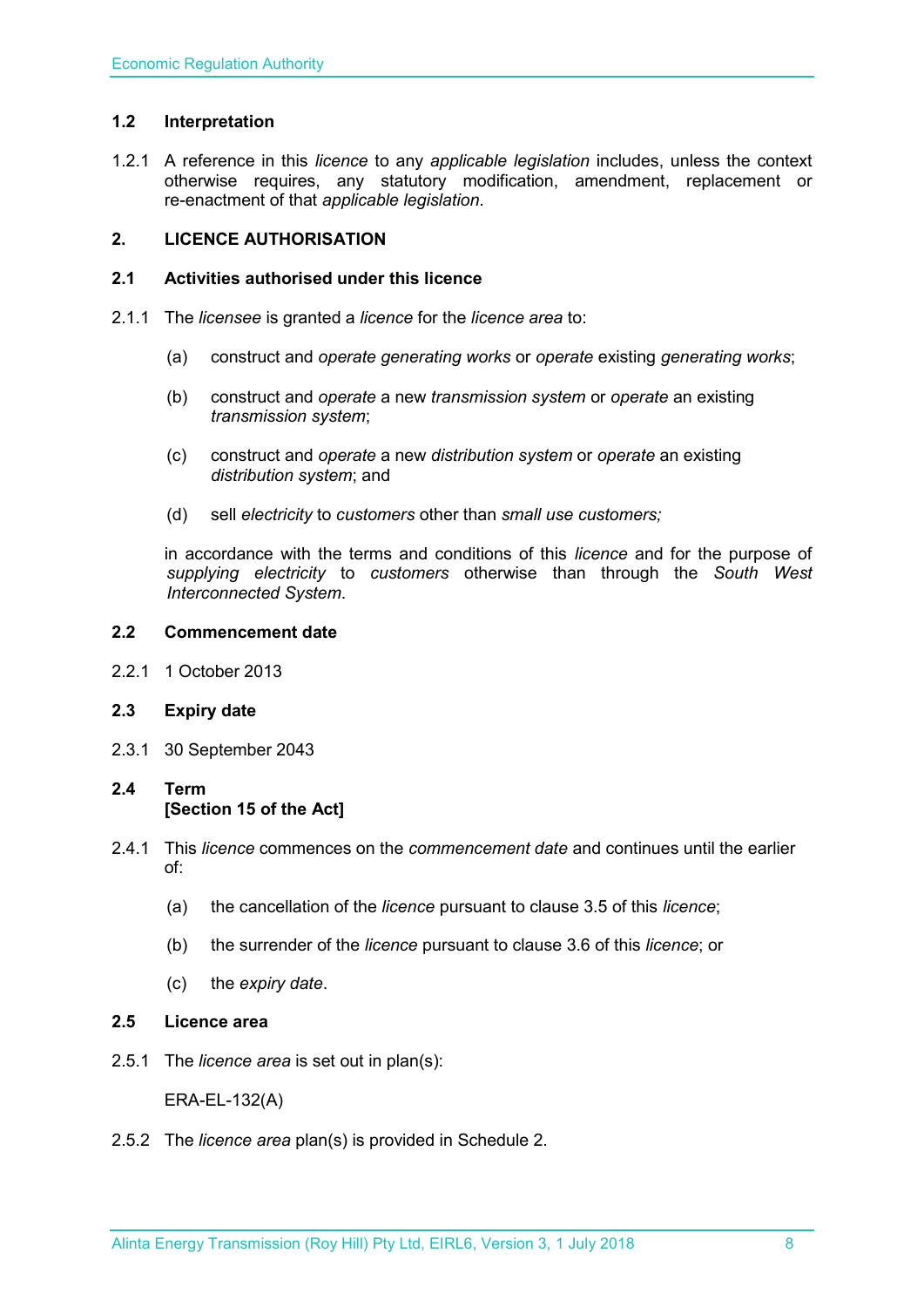#### <span id="page-8-0"></span>**3. LICENCE ADMINISTRATION**

#### <span id="page-8-1"></span>**3.1 Amendment of licence by the licensee [Section 21 of the Act]**

3.1.1 The *licensee* may apply to the *ERA* to amend the *licence* in accordance with the *Act.*

#### <span id="page-8-2"></span>**3.2 Amendment of licence by the ERA [Section 22 of the Act]**

- 3.2.1 Subject to any *applicable legislation*, the *ERA* may amend the *licence* at any time in accordance with this clause.
- 3.2.2 Before amending the *licence* under clause 3.2.1, the *ERA* must:
	- (a) provide the *licensee* with written *notice* of the proposed amendments under consideration by the *ERA*;
	- (b) allow 15 *business days* for the *licensee* to make submissions on the proposed amendments; and
	- (c) take into consideration those submissions.
- 3.2.3 This clause also applies to the substitution of the existing *licence*.
- 3.2.4 For avoidance of doubt, the *licensee* will not have to pay a fee for amendments under clause 3.2.1.

#### <span id="page-8-3"></span>**3.3 Transfer of licence [Section 18 of the Act]**

3.3.1 This *licence* may be transferred only in accordance with the *Act.*

#### <span id="page-8-4"></span>**3.4 Renewal of licence [Section 16 of the Act]**

3.4.1 This *licence* may be renewed only in accordance with the *Act*.

#### <span id="page-8-5"></span>**3.5 Cancellation of licence [Section 35 of the Act]**

3.5.1 This *licence* may be cancelled only in accordance with the *Act*.

#### <span id="page-8-6"></span>**3.6 Surrender of licence [Schedule 1 of the Act]**

- 3.6.1 The *licensee* may only surrender the *licence* pursuant to this clause 3.6.
- 3.6.2 If the *licensee* intends to surrender the *licence* the *licensee* must, by *notice* in writing to the *ERA*:
	- (a) set out the date that the *licensee* wishes the surrender of the *licence* to be effective; and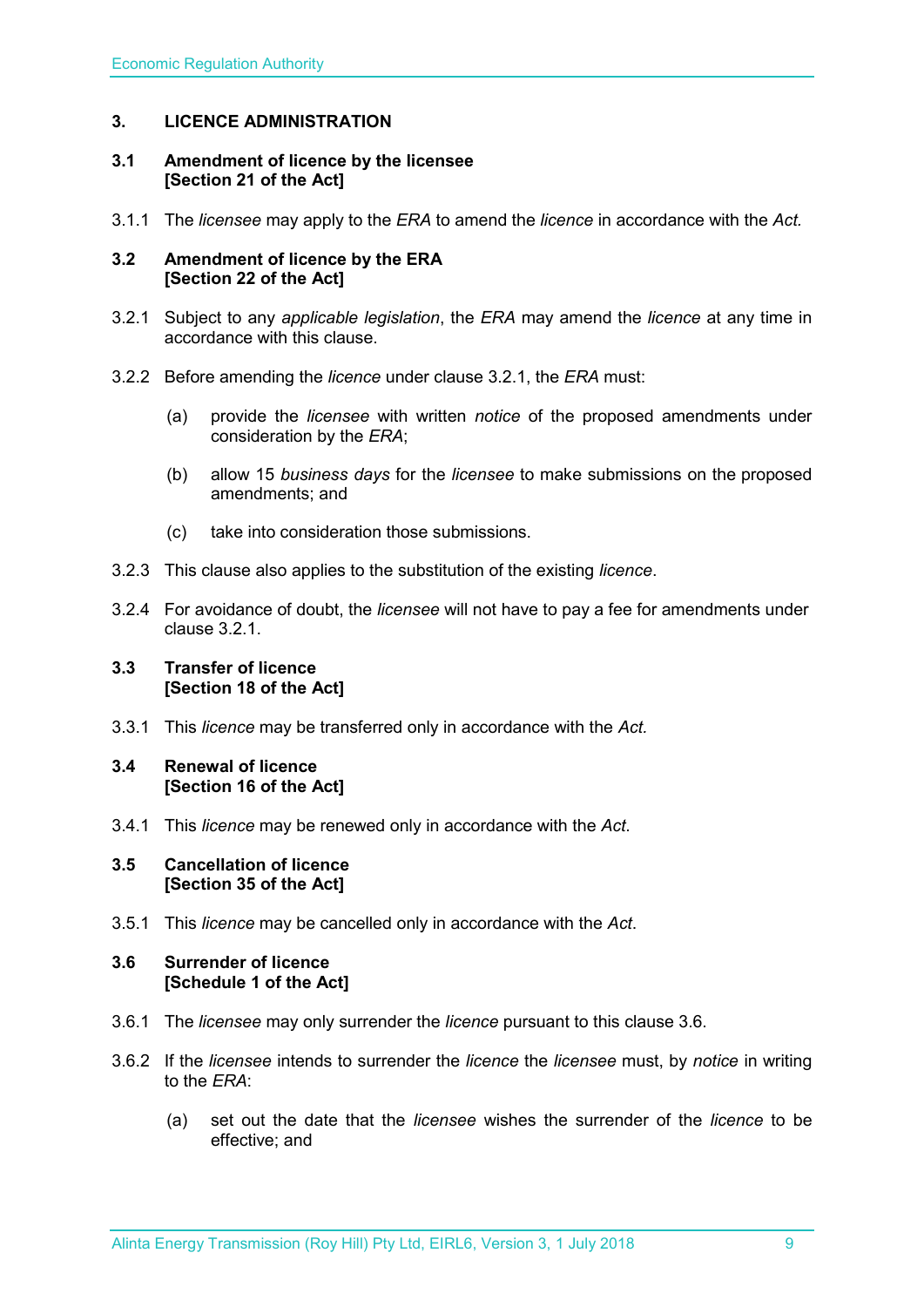- (b) set out the reasons why the *licensee* wishes to surrender the *licence*, including the reasons why it would not be contrary to the public interest for the surrender of the *licence* to be effective on the date set out in the *notice*.
- 3.6.3 Upon receipt of the *notice* from the *licensee* pursuant to clause 3.6.2, the *ERA* will publish the *notice*.
- 3.6.4 Notwithstanding clause 3.6.2, the surrender of the *licence* will only take effect on the later of the day that:
	- (a) the *ERA* publishes a *notice* of the surrender in the Western Australian Government Gazette, such date to be at the discretion of the *ERA*; and
	- (b) the *licensee* hands back the *licence* to the *ERA*.
- 3.6.5 The *licensee* will not be entitled to a refund of any fees by the *ERA*.

#### <span id="page-9-0"></span>**3.7 Notices**

- 3.7.1 Unless otherwise specified, all *notices* must be in writing.
- 3.7.2 A *notice* will be regarded as having been sent and received:
	- (a) when delivered in person to the addressee; or
	- (b) three *business days* after the date of posting if the *notice* is posted in Western Australia; or
	- (c) five *business days* after the date of posting if the *notice* is posted outside Western Australia; or
	- (d) if sent by facsimile when, according to the sender's transmission report, the *notice* has been successfully received by the addressee; or
	- (e) if sent by *electronic means* when, according to the sender's electronic record, the *notice* has been successfully sent to the addressee.

#### <span id="page-9-1"></span>**3.8 Publishing information [Schedule 1 of the Act]**

- 3.8.1 The *ERA* may direct the *licensee* to *publish*, within a specified timeframe, any information it considers relevant in connection with the *licensee* or the performance by the *licensee* of its obligations under this *licence*.
- 3.8.2 Subject to clause 3.8.3, the *licensee* must *publish* the information referred to in clause 3.8.1.
- 3.8.3 If the *licensee* considers that the information is confidential it must:
	- (a) immediately notify the *ERA*; and
	- (b) seek a review of the *ERA's* decision in accordance with clause 3.9.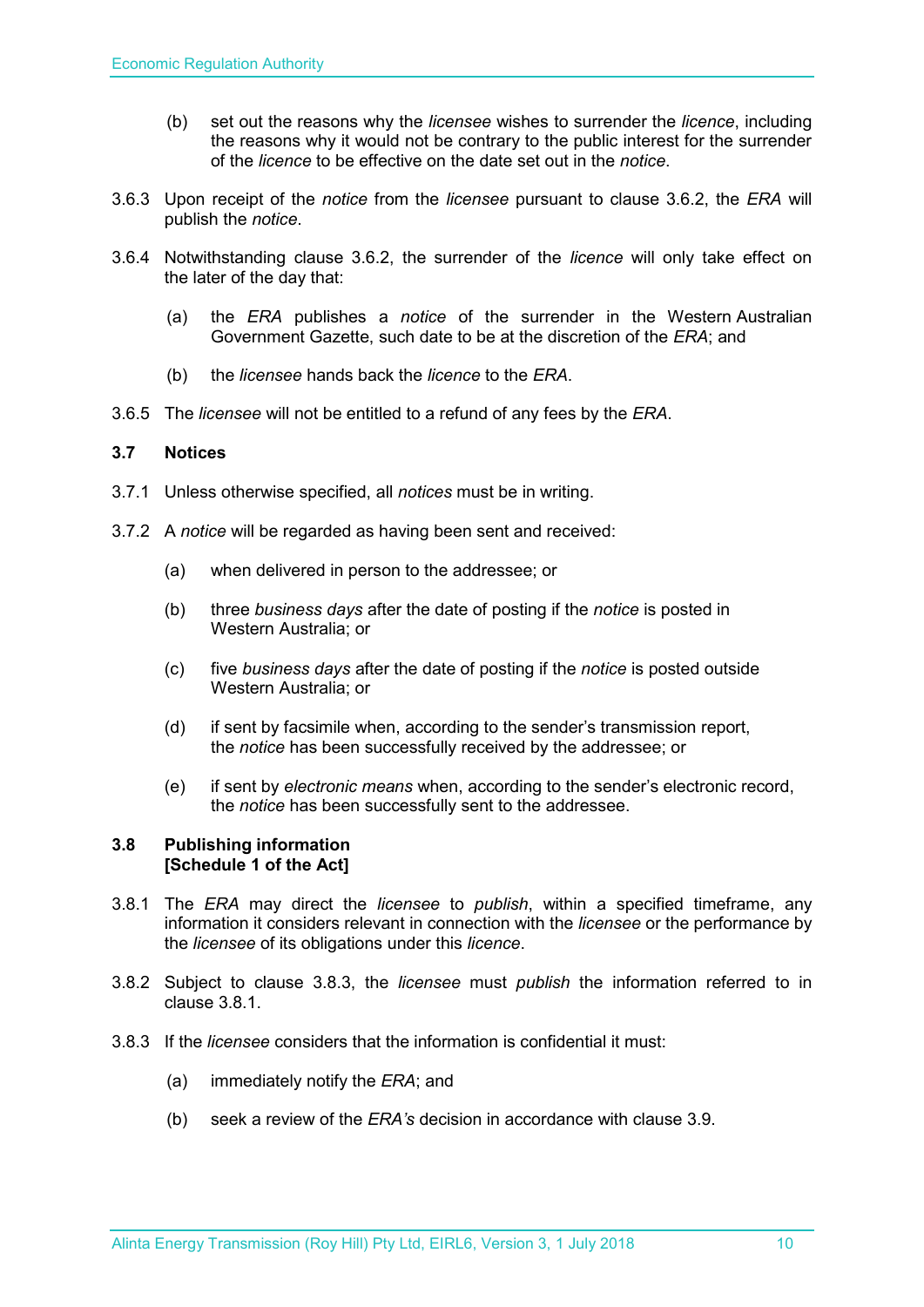- 3.8.4 Once it has reviewed the decision, the *ERA* will direct the *licensee* in accordance with the review to:
	- (a) *publish* the information;
	- (b) *publish* the information with the confidential information removed or modified; or
	- (c) not *publish* the information.

#### <span id="page-10-0"></span>**3.9 Review of the ERA's decisions**

- 3.9.1 The *licensee* may seek a review of a *reviewable decision* by the *ERA* pursuant to this *licence* in accordance with the following procedure:
	- (a) the *licensee* shall make a submission on the subject of the *reviewable decision* within 10 *business days* (or other period as approved by the *ERA*) of the decision; and
	- (b) the *ERA* will consider the submission and provide the *licensee* with a written response within 20 *business days*.
- 3.9.2 For avoidance of doubt, this clause does not apply to a decision of the *ERA* pursuant to the *Act*, nor does it restrict the *licensee's* right to have a decision of the *ERA* reviewed in accordance with the *Act*.

#### <span id="page-10-1"></span>**4. GENERAL LICENCE OBLIGATIONS**

#### <span id="page-10-2"></span>**4.1 Compliance with applicable legislation**

4.1.1 Subject to any modifications or exemptions granted pursuant to the *Act*, the *licensee* must comply with any *applicable legislation*.

#### <span id="page-10-3"></span>**4.2 Fees**

4.2.1 The *licensee* must pay the applicable fees and charges in accordance with the *Regulations*.

#### <span id="page-10-4"></span>**4.3 Accounting records [Schedule 1 of the Act]**

4.3.1 The *licensee* and any *related body corporate* must maintain accounting records that comply with standards issued by the Australian Accounting Standards Board or equivalent International Accounting Standards.

#### <span id="page-10-5"></span>**4.4 Reporting a change in circumstances**

- 4.4.1 The *licensee* must report to the *ERA*:
	- (a) if the *licensee* is under external administration as defined by the *Corporations Act 2001 (Cwth)* within 2 *business days* of such external administration occurring; or
	- (b) if the *licensee*:
		- (i) experiences a change in the *licensee's* corporate, financial or technical circumstances upon which this *licence* was granted; and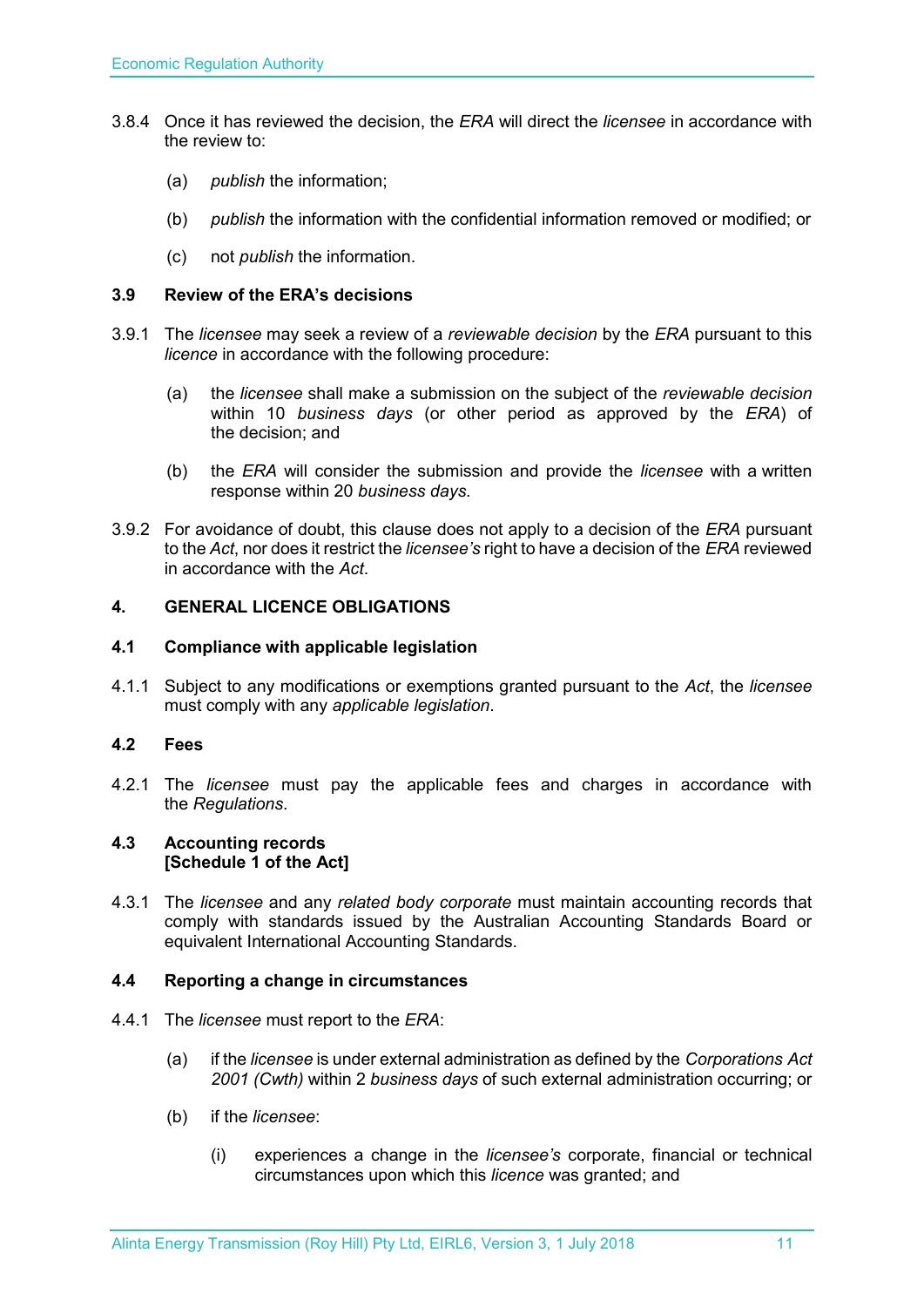(ii) the change may materially affect the *licensee's* ability to perform its obligations under this *licence*,

within 10 *business days* of the change occurring; or

- (c) if the:
	- (i) *licensee's* name;
	- (ii) *licensee's* ABN; or
	- (iii) *licensee's* address,

changes, within 10 *business days* of the change occurring.

#### <span id="page-11-0"></span>**4.5 Provision of information [Schedule 1 of the Act]**

4.5.1 The *licensee* must provide to the *ERA,* in the manner and form described by the *ERA,*  specified information on any matter relevant to the operation or enforcement of the *licence*, the operation of the licensing scheme provided for in Part 2 of the *Act*, or the performance of the *ERA's* functions under that Part.

#### <span id="page-11-1"></span>**5. AUDITS AND PERFORMANCE REPORTING OBLIGATIONS**

#### <span id="page-11-2"></span>**5.1 Asset management system [Section 14 of the Act]**

- 5.1.1 The *licensee* must provide for an *asset management system* in respect of the *licensee's assets.*
- 5.1.2 The *licensee* must notify the *ERA* of the details of the *asset management system* within 5 *business days* from the later of:
	- (a) the *commencement date*; and
	- (b) the completion of construction of the *licensee's assets*.
- 5.1.3 The *licensee* must notify the *ERA* of any substantial change to the *asset management system* within 10 *business days* of such change.
- 5.1.4 The *licensee* must provide the *ERA* with a report by an independent expert, acceptable to the *ERA*, as to the effectiveness of the *asset management system* not less than once in every period of 24 months calculated from the *commencement date* (or any longer period that the *ERA* allows by *notice* in writing).
- 5.1.5 The *licensee* must comply, and must require the *licensee's* expert to comply, with the *ERA'*s standard audit guidelines.
- 5.1.6 The *licensee* may seek a review of any of the requirements of the *ERA*'s standard audit guidelines dealing with the *asset management system* in accordance with clause 3.9.
- 5.1.7 The review of the *asset management system* must be conducted by an independent expert approved by the *ERA*. If the *licensee* fails to nominate an independent expert within one month of the date that the review of the *asset management system* was due,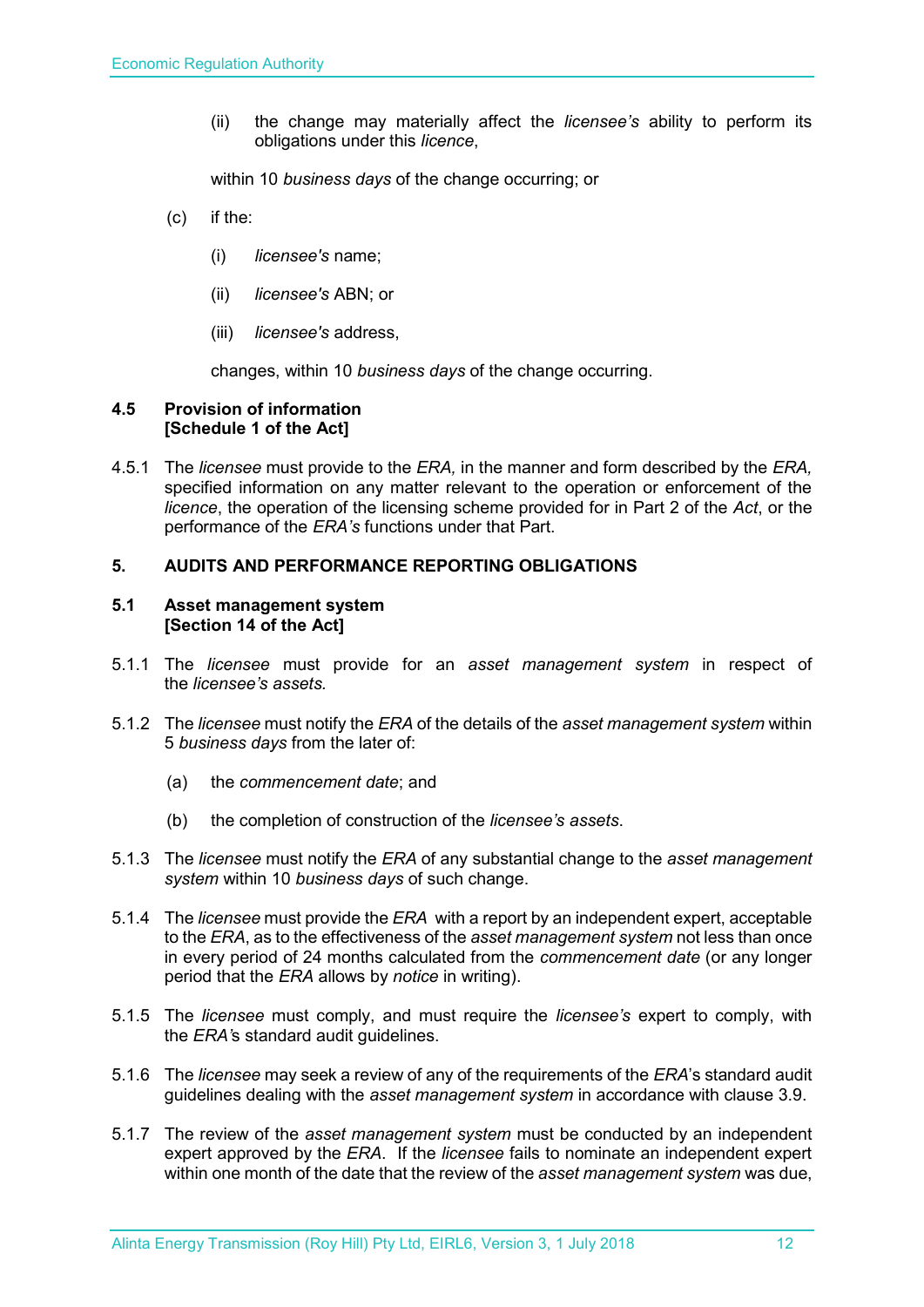or the independent expert nominated by the *licensee* is rejected on two successive occasions by the *ERA*, the *ERA* may choose an independent expert to conduct the review of the *asset management system.*

#### <span id="page-12-0"></span>**5.2 Individual performance standards**

- 5.2.1 Performance standards are contained in *applicable legislation*.
- 5.2.2 The *ERA* may prescribe *individual performance standards* applying to the *licensee* in respect of the *licensee's* obligations under this *licence* or the *applicable legislation*.
- 5.2.3 Before approving any *individual performance standards* under this clause, the *ERA* will:
	- (a) provide the *licensee* with a copy of the proposed *individual performance standards*;
	- (b) allow 15 *business days* for the *licensee* to make submissions on the proposed *individual performance standards*; and
	- (c) take into consideration those submissions.
- 5.2.4 Once approved by the *ERA*, the *individual performance standards* are included as additional *terms and conditions* to this *licence*.

#### <span id="page-12-1"></span>**5.3 Performance audit [Section 13 of the Act]**

- 5.3.1 The *licensee* must, unless otherwise notified in writing by the *ERA*, provide the *ERA* with a *performance audit* within 24 months after the *commencement date*, and every 24 months thereafter.
- 5.3.2 The *licensee* must comply, and must require the *licensee's* auditor to comply, with the *ERA's* standard audit guidelines.
- 5.3.3 The *licensee* may seek a review of any of the requirements of the *ERA*'s standard audit guidelines in accordance with clause 3.9.
- 5.3.4 The *performance audit* must be conducted by an independent auditor approved by the *ERA*. If the *licensee* fails to nominate an auditor within one month of the date that the *performance audit* was due, or the auditor nominated by the *licensee* is rejected on two successive occasions by the *ERA*, the *ERA* may choose an independent auditor to conduct the *performance audit*.

#### <span id="page-12-2"></span>**6. CUSTOMERS**

#### <span id="page-12-3"></span>**6.1 Approved Scheme [Section 101 of the Act]**

- 6.1.1 The *licensee* must not *supply electricity* to *small use customers* unless the *licensee* is:
	- (a) a member of an *approved scheme*; and
	- (b) bound by, and compliant with, any decision or direction of the electricity ombudsman under the *approved scheme*.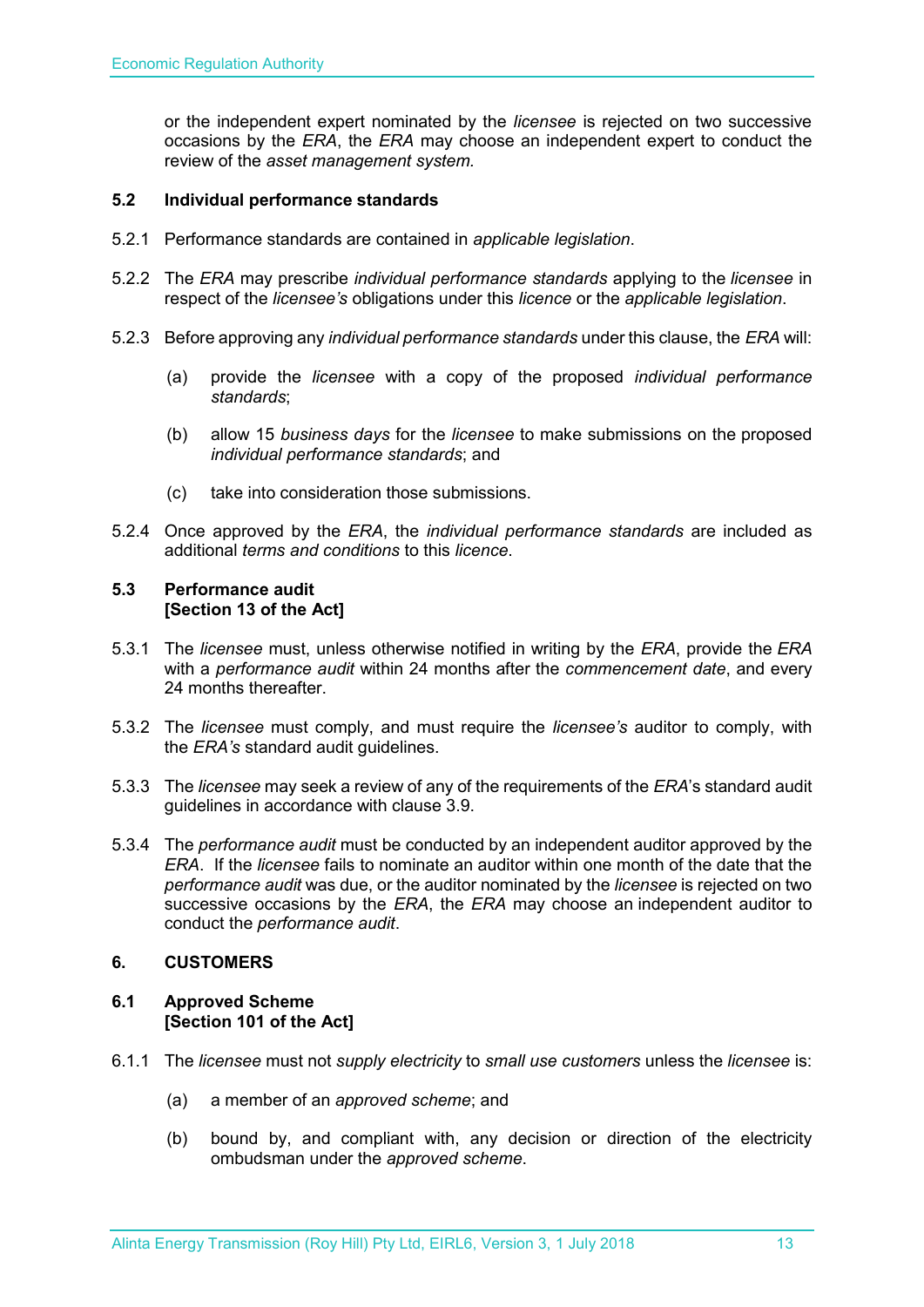#### <span id="page-13-0"></span>**6.2 Determination of Default Supplier**

6.2.1 The *licensee* must determine, from time to time, the *default supplier* for each *connection point* that connects to a *distribution system operated* by the *licensee.*

#### <span id="page-13-1"></span>**6.3 Marketers**

6.3.1 The *licensee* must ensure that an *electricity marketing agent* of the *licensee* complies with the *Code of Conduct for the Supply of Electricity to Small Use Customers.*

#### <span id="page-13-2"></span>**6.4 Customer Contracts [Section 54 of the Act]**

- 6.4.1 Subject to the *Regulations*, the *license*e must not *supply electricity* to a *small use customer* otherwise than under:
	- (a) a *standard form contract*; or
	- (b) a *non-standard contract* that complies with the *Act*.
- 6.4.2 The *licensee* must, if directed by the *ERA*, review the *standard form contract* and submit to the *ERA* the results of that review within the time specified by the *ERA*.
- 6.4.3 The *licensee* must comply with any direction given by the *ERA* in relation to the scope, process or methodology of the review referred to in clause 6.4.2.

#### <span id="page-13-3"></span>**6.5 Amending the Standard Form Contract [Section 52 of the Act]**

- 6.5.1 The *licensee* may only amend the *standard form contract* with the *ERA'*s approval.
- 6.5.2 The *licensee* may amend the *standard form contract* at any time by submitting to the *ERA*:
	- (a) a proposed amendment to the *standard form contract*; or
	- (b) a proposed substituted *standard form contract*.

#### 6.5.3 The *ERA* may:

- (a) approve the amendment to the *standard form contract* or substituted *standard form contract*; or
- (b) specify the amendments the *licensee* must make to the amended or substituted *standard form contract* before the *ERA* will amend the *standard form contract*,

and notify the *licensee* of its decision within a reasonable time.

- 6.5.4 The *ERA* may, at any time, by *notice* in writing, direct the *licensee* to amend the *standard form contract* by specifying:
	- (a) the amendments to be made to the *standard form contract*; and
	- (b) the latest date at which the amendments will come into force.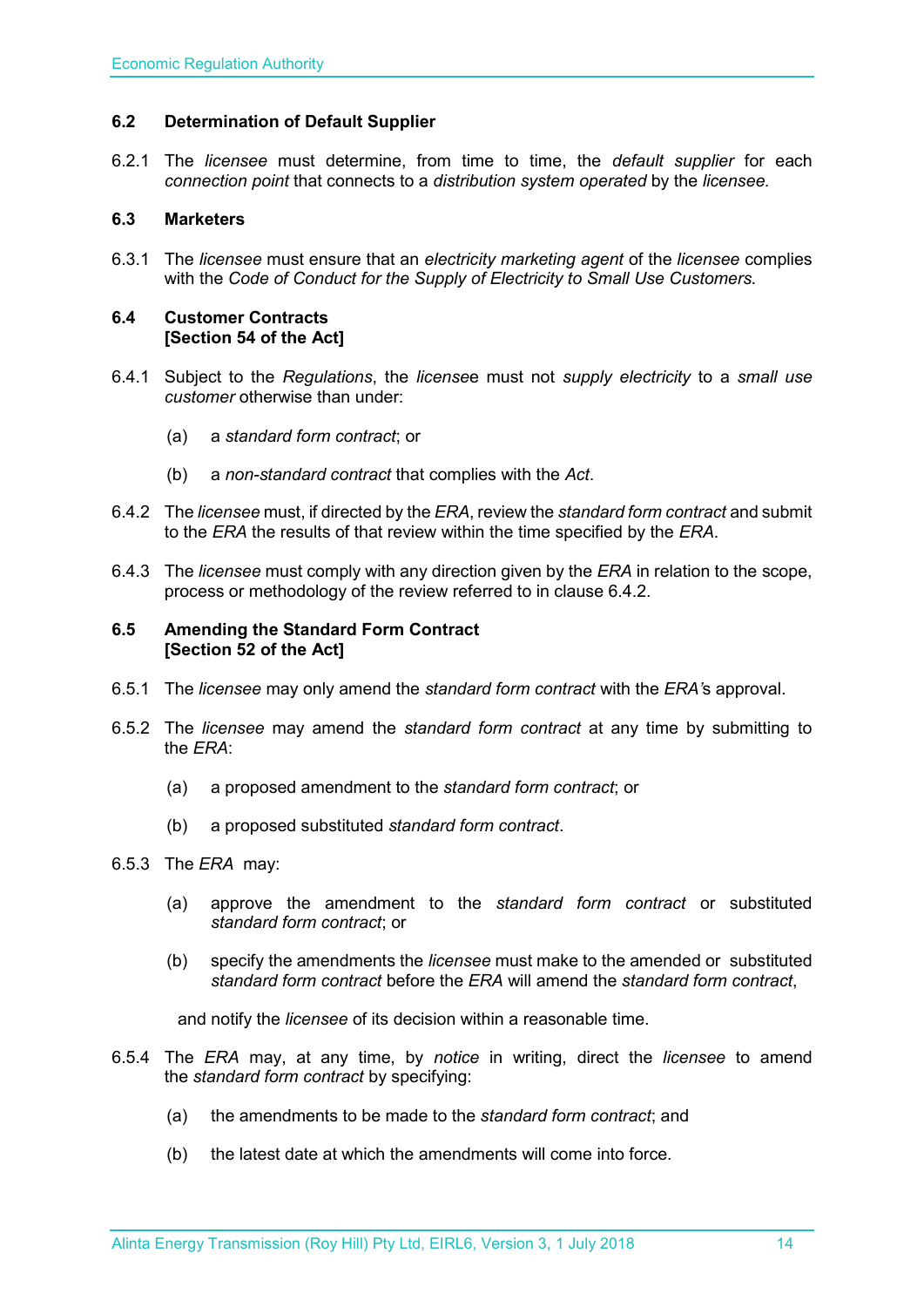#### <span id="page-14-0"></span>**6.6 Directions by the ERA to amend Standard Form Contract [Section 53 of the Act]**

6.6.1 The *licensee* must comply with any direction given by the *ERA* pursuant to section 53 of the *Act.* 

#### <span id="page-14-1"></span>**6.7 Supplier of Last Resort [Section 76 of the Act]**

6.7.1 If the *licensee* is designated a *supplier of last resort* under the *Act,* the *licensee* must perform the functions of the *supplier of last resort.* 

#### <span id="page-14-2"></span>**6.8 Notification of Default Supply**

- 6.8.1 Where the *licensee* becomes aware of a *small use customer* taking a *supply* of *electricity* that is deemed to be supplied under the *licensee*'s *standard form contract* in accordance with the *[Electricity Industry \(Customer Contracts\) Regulations 2005](http://www.slp.wa.gov.au/legislation/statutes.nsf/main_mrtitle_1345_homepage.html)*, the *licensee* must, within five days after becoming aware, notify the *small use customer* in writing:
	- (a) that the *licensee* is the *default supplier* for that *connection point*; and
	- (b) the effect of regulation 37 of the *[Electricity Industry \(Customer Contracts\)](http://www.slp.wa.gov.au/legislation/statutes.nsf/main_mrtitle_1345_homepage.html)  [Regulations 2005](http://www.slp.wa.gov.au/legislation/statutes.nsf/main_mrtitle_1345_homepage.html)*.

#### <span id="page-14-3"></span>**6.9 Priority Restoration Register**

- 6.9.1 The *licensee* must create and maintain a *priority registration register*.
- 6.9.2 The *priority restoration register* must relate to all *customers* of the *licensee* including but not limited to *small use customers.*
- 6.9.3 The *priority registration register* must comply with any criteria determined by the Minister.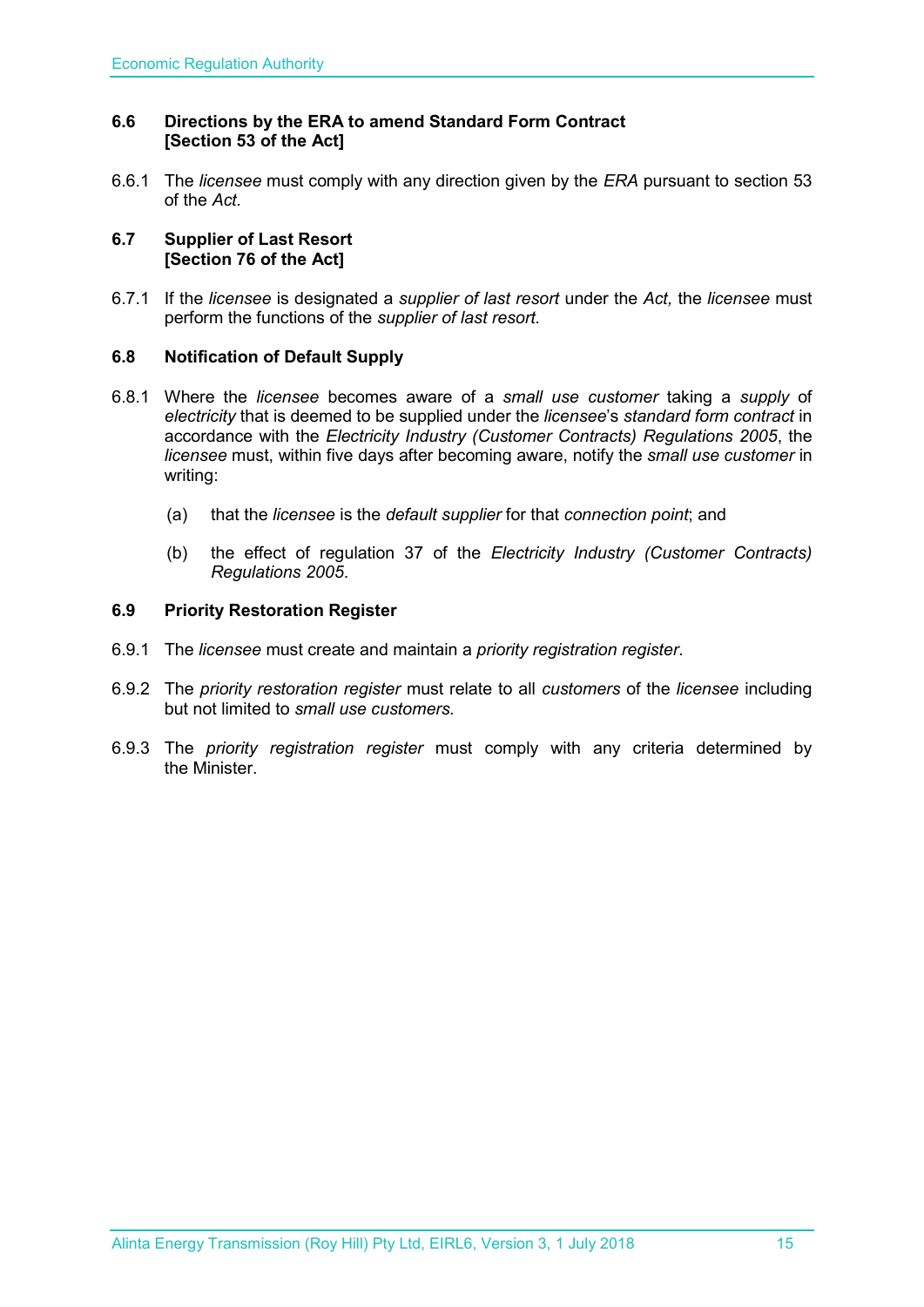# <span id="page-15-0"></span>**Schedule 1 – Additional Licence Clauses**

#### **1. Compliance with the Electricity (Customer Transfer) Code 2016**

- 1.1 Despite clause 4.1 of the *licence*, where this *licence* authorises the *licensee* to sell *electricity* to *customers*, the *licensee* is not required to comply with the *Electricity Industry (Customer Transfer) Code 2016* so long as there is only one retailer selling *electricity* transported through the *distribution system* or *transmission system* (as the case may be).
- 1.2 Despite clause 4.1 of the *licence*, where this *licence* authorises the *licensee* to operate a *distribution system*, the *licensee* is not required to comply with the *Electricity Industry (Customer Transfer) Code 2016* so long as there is only one retailer selling *electricity* transported through the *distribution system* covered by this *licence*.
- 1.3 Despite clause 4.1 of the *licence*, where this *licence* authorises the *licensee* to operate a *transmission system*, the *licensee* is not required to comply with the *Electricity Industry (Customer Transfer) Code 2016* so long as there is only one retailer selling *electricity* transported through the *transmission system* covered by this *licence*.
- 1.4 The *licensee* must notify the *ERA* within 10 *business days* of the *licensee* becoming aware that:
	- (a) there is more than one retailer selling *electricity* transported through the *distribution system* covered by this *licence;*
	- (b) there is more than one retailer selling *electricity* transported through the *transmission system* covered by this *licence;*
	- (c) Not Used
	- (d) Not Used

#### **2. Compliance with the requirement to maintain a Priority Restoration Register**

- 2.1 Despite clause 6.9 of the *licence*, the *licensee* is not required to maintain a *priority restoration register* where the *distribution system* covered by this *licence* transports *electricity* to one *customer* only.
- 2.2 The *licensee* must notify the *ERA* within 10 *business days* of the *licensee* becoming aware that the *distribution system* covered by this *licence* transports *electricity* to more than one *customer.*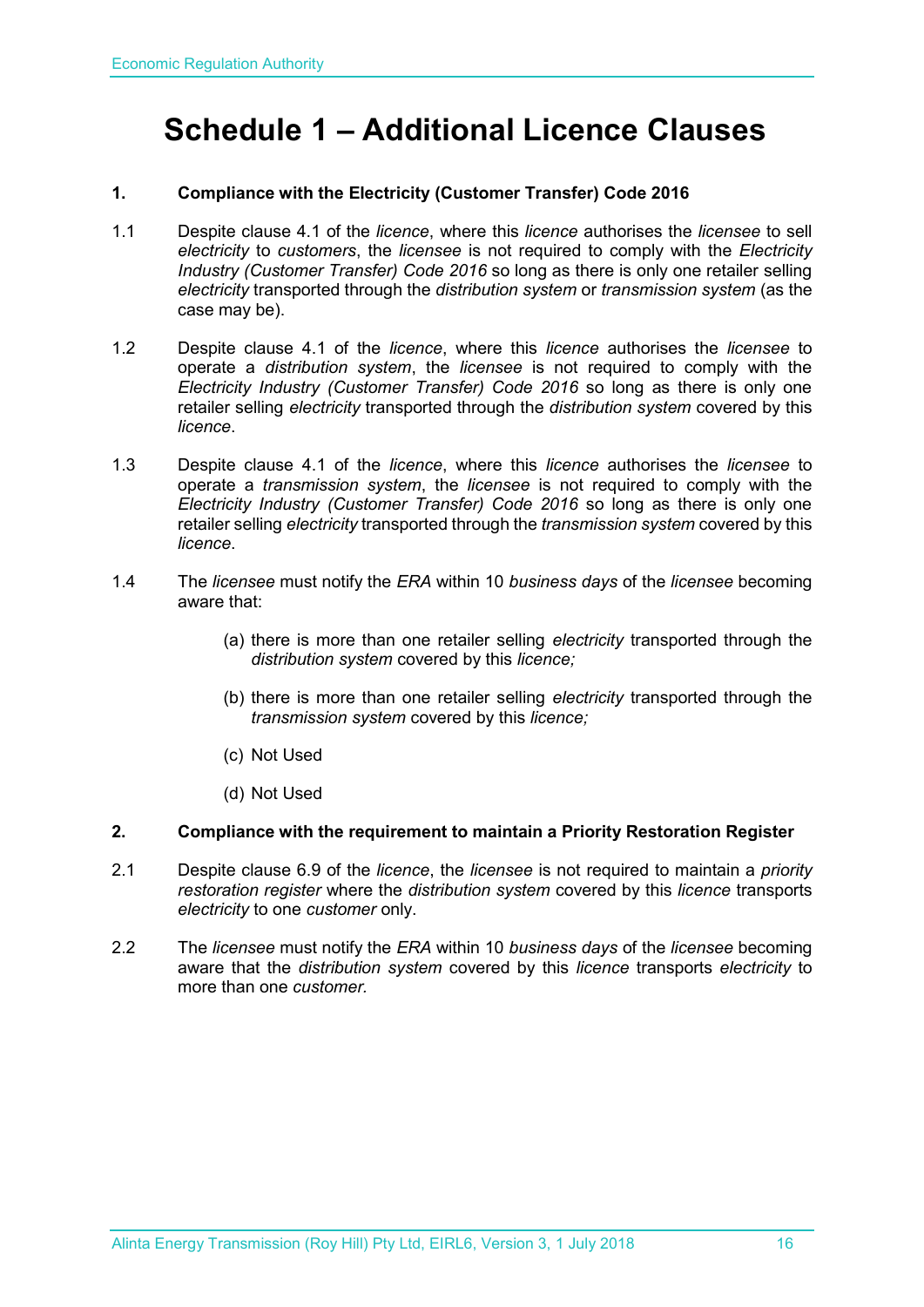# <span id="page-16-0"></span>**Schedule 2 – Licence Area Plans**